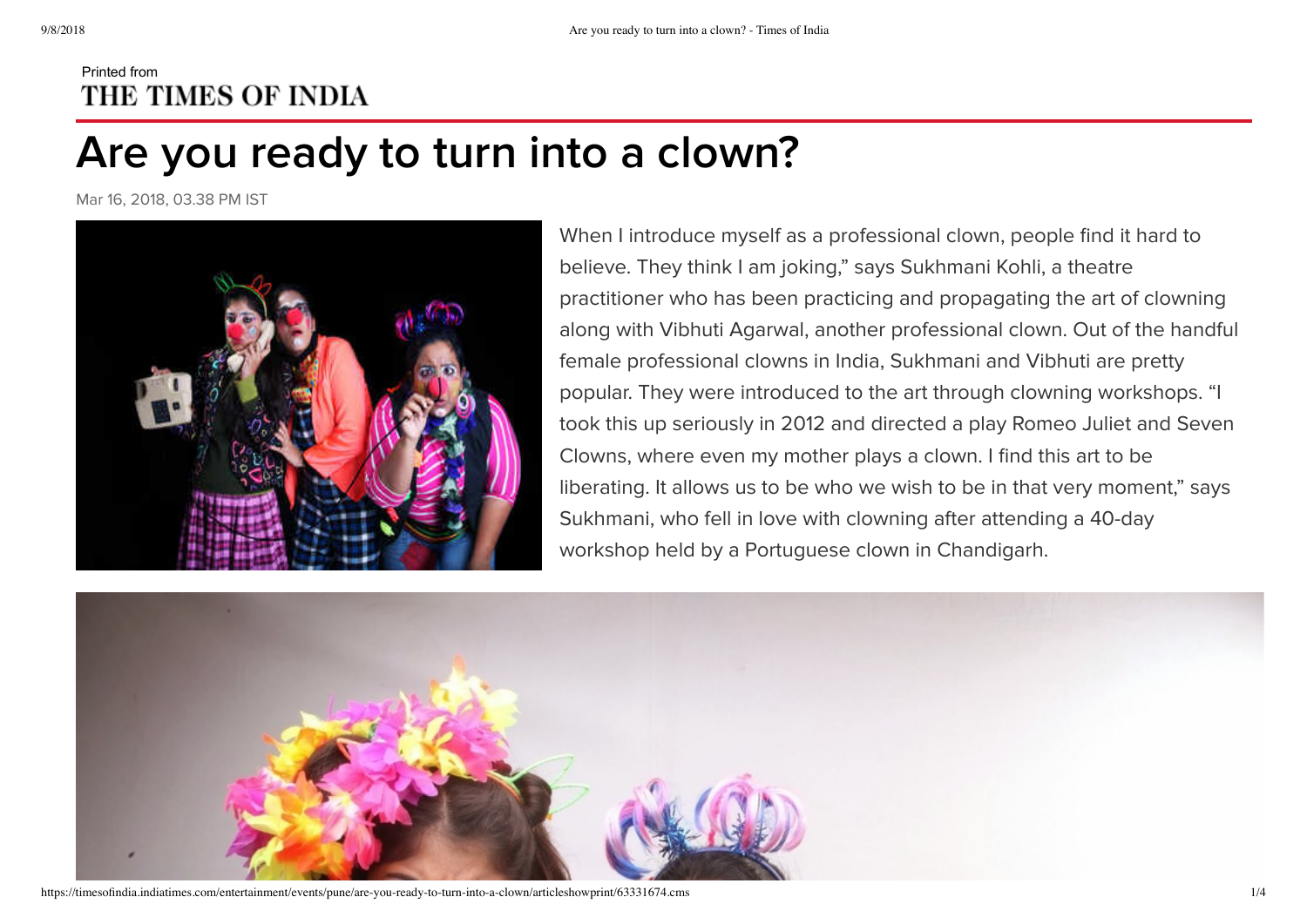

Vibhuti agrees and adds, "Being a clown lets you be free. My first experience with this art form was two years ago in Ahmedabad, where I attended a workshop and felt an immediate connection with the clowns performing. There was a part of me missing that expression. Here, there is no pressure of looking good or behaving in a certain way. Simply put, it's liberating."

After her introduction to clowning, Kohli decided to use it as a theatrical tool to help youngsters unmask themselves and get rid of their inhibitions. "The red nose of the clown is a small mask but it helps you be yourself. It gives you the licence to just be yourself; without the fear of judgement, without the need to fit in and without inhibitions," says Sukhmani.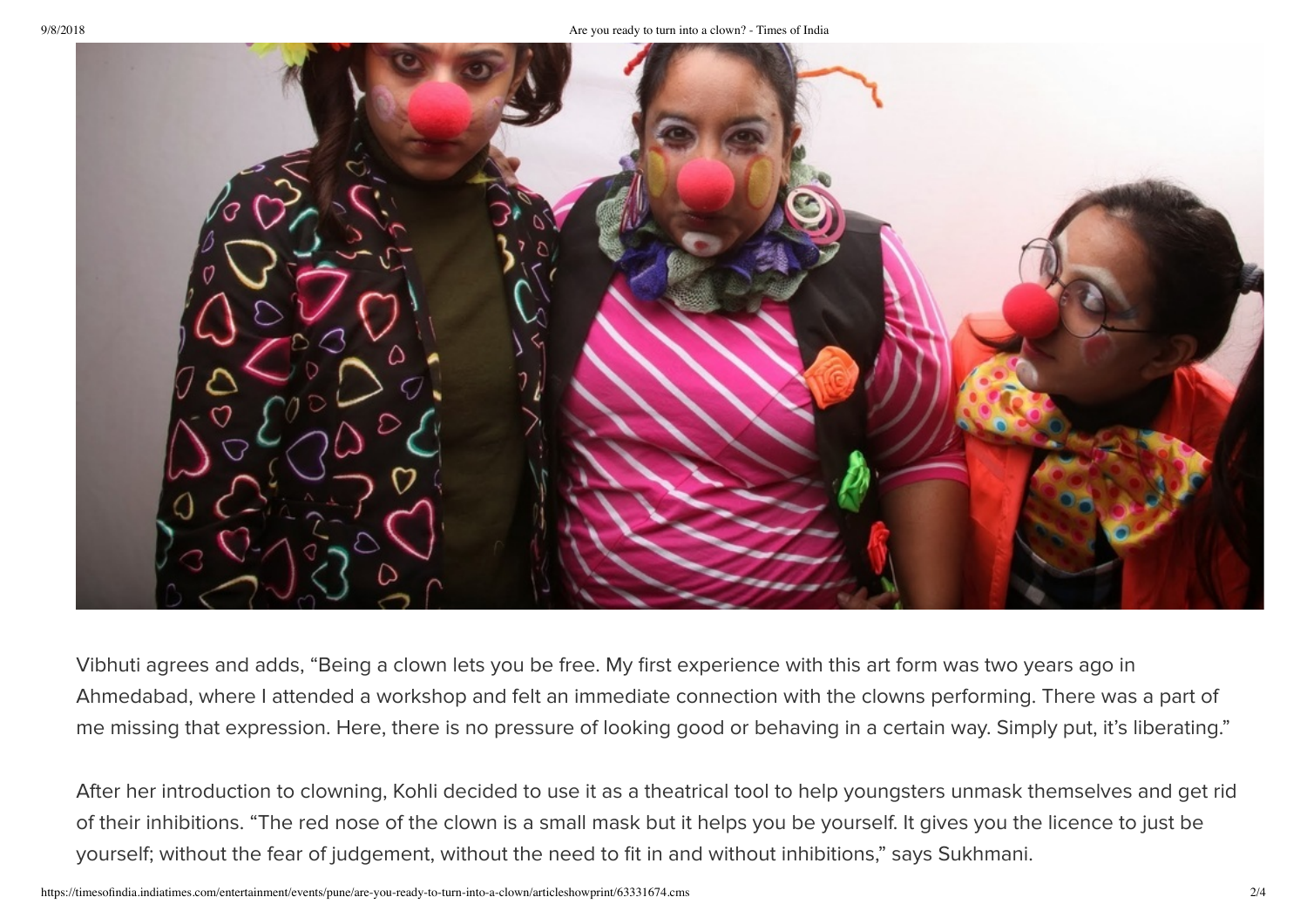

https://timesofindia.indiatimes.com/entertainment/events/pune/are-you-ready-to-turn-into-a-clown/articleshowprint/63331674.cms 3/4